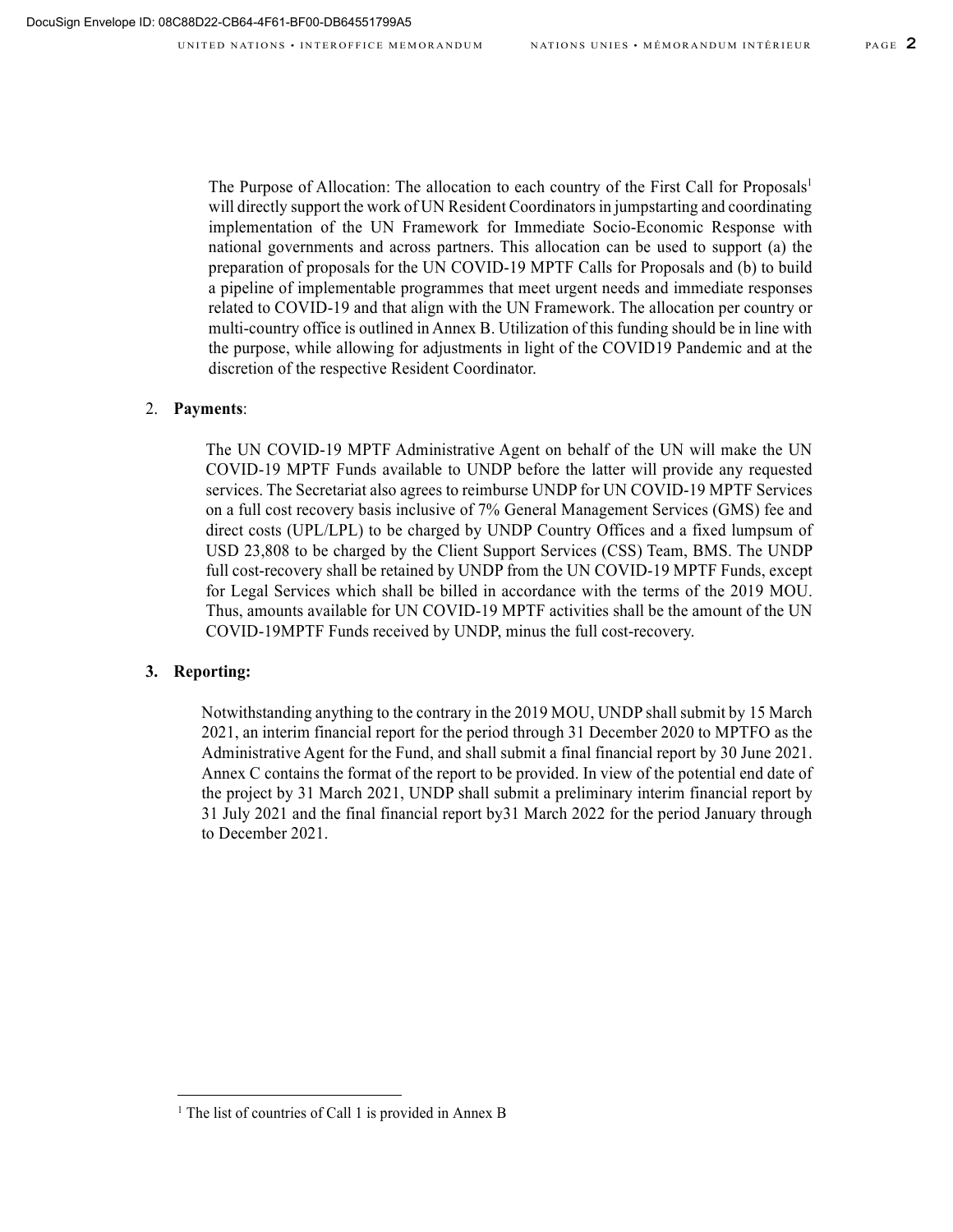- 4. Except as expressly modified herein in accordance with paragraphs 1-3, all other terms of the 2019 MOU shall remain unchanged and shall continue in full force and effect.
- 5. The Secretariat requests UNDP to return a counter-signed copy of this memorandum to signify the agreement reached by the Parties.

Agreed and Accepted:

anzelique M. Crumbly

Angelique M. Crumbly Assistant Secretary-General and Director, Bureau for Management Services, UNDP New York Copies: Robert Piper, ASG, UNDCO Jennifer Topping, Executive Coordinator, MPTFO Vitalie Muntean, Partner Services Coordinator, UNDP Olga Aleshina, Head of UN COVID-19 Response and Recovery Fund Secretariat

Enclosures: Annex A – 2019 MOU Annex B – UN COVID-19 MPTF Country Allocation Table and budget Annex C – Financial reporting format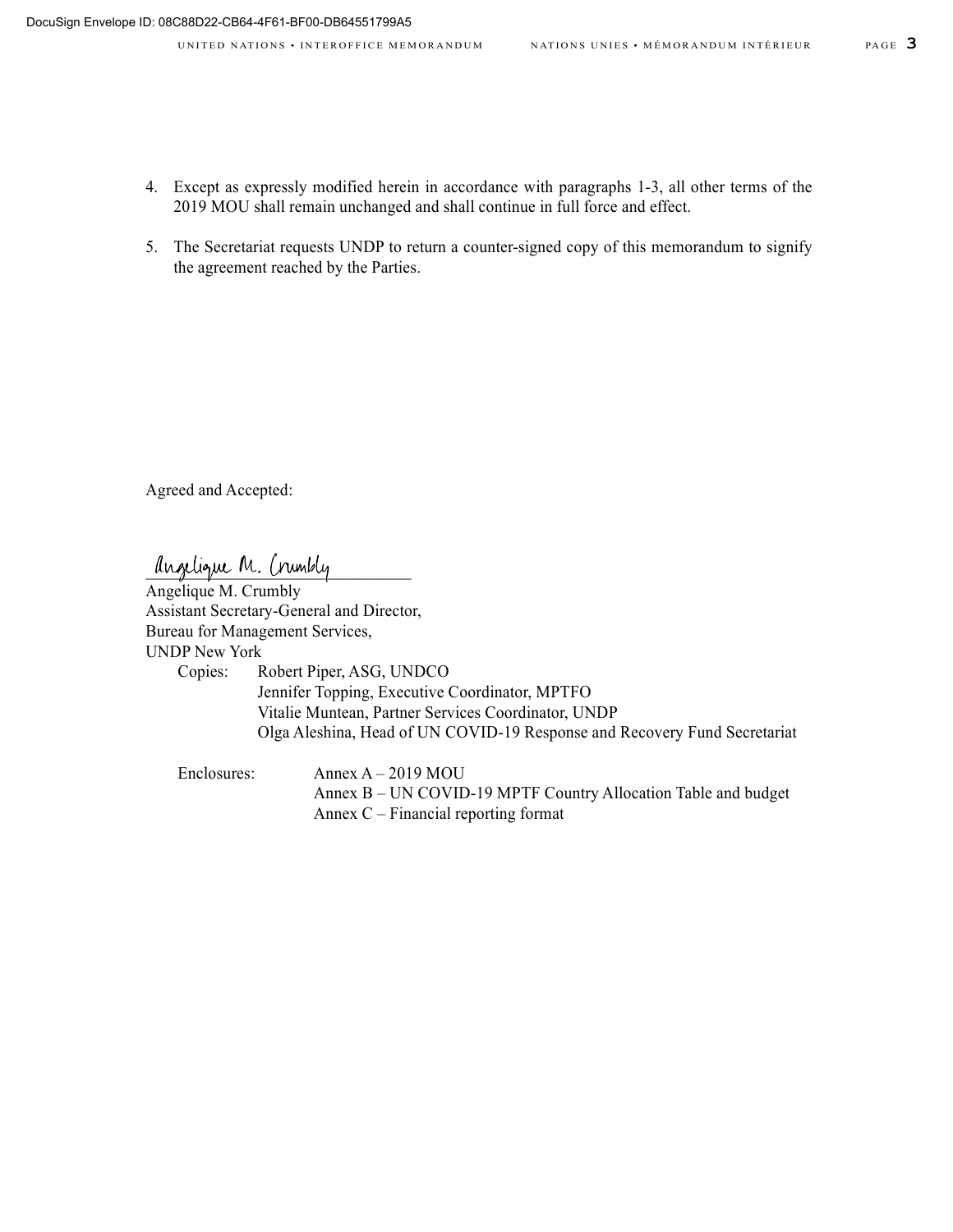| Annex B – Allocation for the Resident Coordinators in 47 countries (which are part of Call 1) from the |  |  |
|--------------------------------------------------------------------------------------------------------|--|--|
| <b>COVID 19 Response and Recovery Fund (in United States dollars)</b>                                  |  |  |
|                                                                                                        |  |  |

| Country                                    | <b>Budget</b> | <b>GMS 7%</b> | <b>Total Budget</b><br>(USD) |
|--------------------------------------------|---------------|---------------|------------------------------|
| Country allocations, inclusive of UPL/LPL  |               |               |                              |
| Armenia                                    | 50,000        | 3,500         | 53,500                       |
| Bhutan                                     | 50,000        | 3,500         | 53,500                       |
| Cabo Verde                                 | 50,000        | 3,500         | 53,500                       |
| Cambodia                                   | 50,000        | 3,500         | 53,500                       |
| Comoros                                    | 50,000        | 3,500         | 53,500                       |
| Cote d'Ivoire                              | 50,000        | 3,500         | 53,500                       |
| El Salvador                                | 50,000        | 3,500         | 53,500                       |
| El Salvador MCO (Belize)                   | 50,000        | 3,500         | 53,500                       |
| Eswatini                                   | 50,000        | 3,500         | 53,500                       |
| Fiji MCO (Kiribati, SI, Vanuatu, Tuvalu)   | 100,000       | 7,000         | 107,000                      |
| Fiji MCO (Micronesia)                      | 25,000        | 1,750         | 26,750                       |
| Gambia                                     | 50,000        | 3,500         | 53,500                       |
| Georgia                                    | 50,000        | 3,500         | 53,500                       |
| Ghana                                      | 50,000        | 3,500         | 53,500                       |
| Guatemala                                  | 50,000        | 3,500         | 53,500                       |
| Guinea                                     | 50,000        | 3,500         | 53,500                       |
| Guinea-Bissau                              | 50,000        | 3,500         | 53,500                       |
| Honduras                                   | 50,000        | 3,500         | 53,500                       |
| India                                      | 50,000        | 3,500         | 53,500                       |
| Indonesia                                  | 50,000        | 3,500         | 53,500                       |
| Jamaica                                    | 50,000        | 3,500         | 53,500                       |
| Kosovo                                     | 50,000        | 3,500         | 53,500                       |
| Kyrgyzstan                                 | 50,000        | 3,500         | 53,500                       |
| Lao PDR                                    | 50,000        | 3,500         | 53,500                       |
| Lesotho                                    | 50,000        | 3,500         | 53,500                       |
| Madagascar                                 | 50,000        | 3,500         | 53,500                       |
| Malawi                                     | 50,000        | 3,500         | 53,500                       |
| Maldives                                   | 50,000        | 3,500         | 53,500                       |
| Mauritania                                 | 50,000        | 3,500         | 53,500                       |
| Moldova                                    | 50,000        | 3,500         | 53,500                       |
| Mongolia                                   | 50,000        | 3,500         | 53,500                       |
| Morocco                                    | 50,000        | 3,500         | 53,500                       |
| Nepal                                      | 50,000        | 3,500         | 53,500                       |
| Nicaragua                                  | 50,000        | 3,500         | 53,500                       |
| Papua New Guinea                           | 50,000        | 3,500         | 53,500                       |
| Samoa MCO (Tokelau)                        | 50,000        | 3,500         | 53,500                       |
| Sao Tome and Principe                      | 50,000        | 3,500         | 53,500                       |
| Senegal                                    | 50,000        | 3,500         | 53,500                       |
| Sri Lanka                                  | 50,000        | 3,500         | 53,500                       |
| Tajikistan                                 | 50,000        | 3,500         | 53,500                       |
| Timor-Leste                                | 50,000        | 3,500         | 53,500                       |
| Tunisia                                    | 50,000        | 3,500         | 53,500                       |
| Uzbekistan                                 | 50,000        | 3,500         | 53,500                       |
| Viet Nam                                   | 50,000        | 3,500         | 53,500                       |
| <b>Total Country Allocations for RCO's</b> | 2,225,000     | 155,750       | 2,380,750                    |
| CSS/BMS Direct Cost Lump Sum               | 23,808        | 1,667         | 25,475                       |
| <b>Total Budget</b>                        |               |               | 2,406,225                    |

Note – the budget allocation column per country includes the UPL/LPL costs.